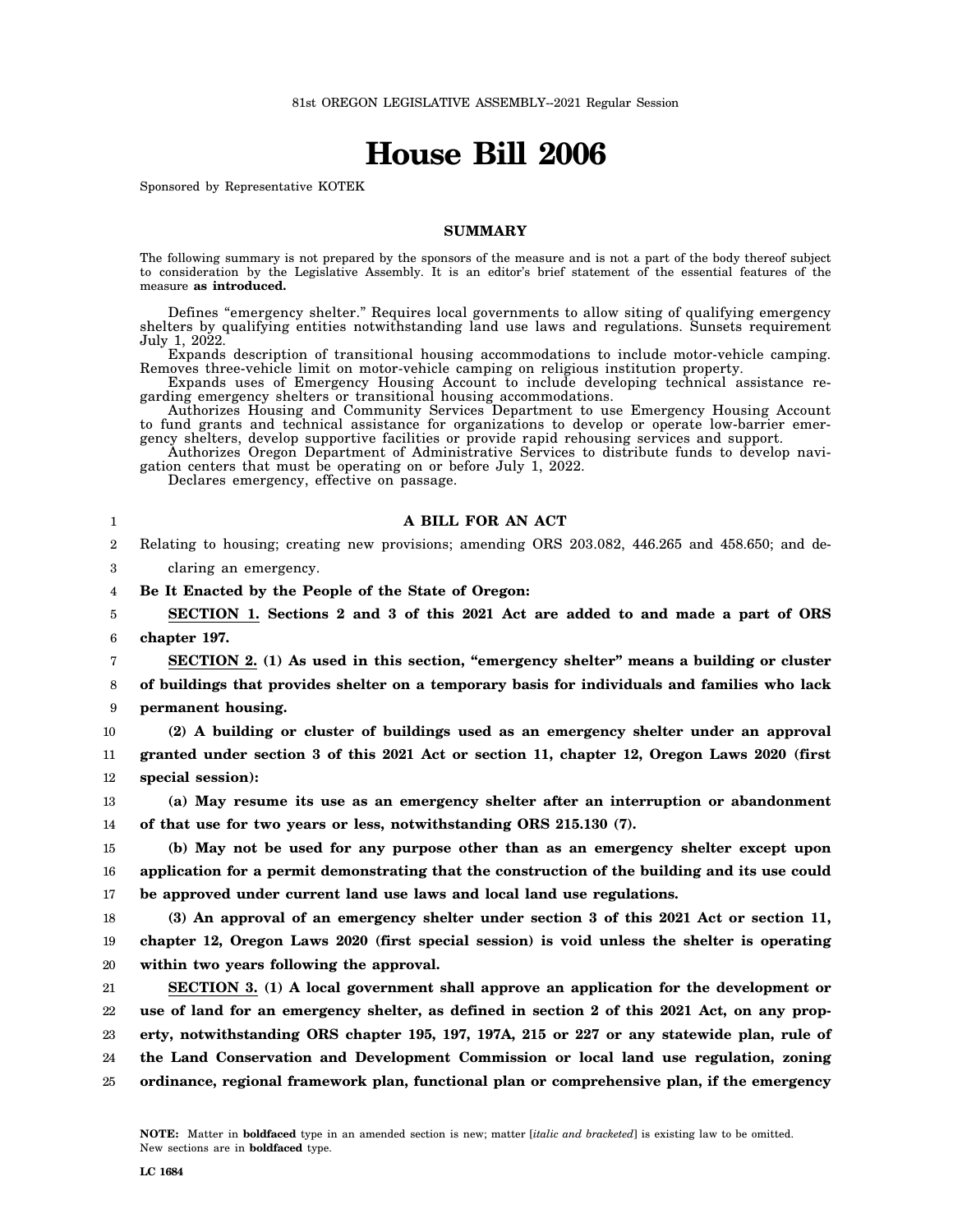| 1      | shelter:                                                                                        |
|--------|-------------------------------------------------------------------------------------------------|
| 2      | (a) Includes sleeping and restroom facilities for clients;                                      |
| 3      | (b) Will comply with applicable building codes;                                                 |
| 4      | (c) Is located inside an urban growth boundary or in an area zoned for rural residential        |
| 5      | use as defined in ORS 215.501;                                                                  |
| 6      | (d) Will not result in the development of a new building that is sited within an area des-      |
| 7      | ignated under a statewide planning goal relating to natural disasters and hazards, including    |
| 8      | flood plains or mapped environmental health hazards, unless the development complies with       |
| 9      | regulations directly related to the hazard;                                                     |
| 10     | (e) Has adequate transportation access to commercial and medical services; and                  |
| 11     | (f) Will not pose any unreasonable risk to public health or safety.                             |
| 12     | (2) An emergency shelter allowed under this section must be operated by:                        |
| 13     | (a) A local government as defined in ORS 174.116;                                               |
| 14     | (b) An organization with at least two years' experience operating an emergency shelter          |
| 15     | using best practices that is:                                                                   |
| 16     | (A) A local housing authority as defined in ORS 456.375;                                        |
| 17     | (B) A religious corporation as defined in ORS 65.001; or                                        |
| 18     | (C) A public benefit corporation, as defined in ORS 65.001, whose charitable purpose in-        |
| 19     | cludes the support of homeless individuals, that has been recognized as exempt from income      |
| 20     | tax under section $501(a)$ of the Internal Revenue Code on or before January 1, 2018; or        |
| 21     | (c) A nonprofit corporation partnering with any other entity described in this subsection.      |
| 22     | (3) An emergency shelter approved under this section:                                           |
| 23     | (a) May provide on-site for its clients and at no cost to the clients:                          |
| 24     | (A) Showering or bathing;                                                                       |
| 25     | (B) Storage for personal property;                                                              |
| 26     | (C) Laundry facilities;                                                                         |
| 27     | (D) Service of food prepared on-site or off-site;                                               |
| 28     | (E) Recreation areas for children and pets;                                                     |
| 29     | (F) Case management services for housing, financial, vocational, educational or physical        |
| $30\,$ | or behavioral health care services; or                                                          |
| 31     | (G) Any other services incidental to shelter.                                                   |
| 32     | (b) May include youth shelters, winter or warming shelters, day shelters and family vi-         |
| 33     | olence shelter homes as defined in ORS 409.290.                                                 |
| 34     | (4) An emergency shelter approved under this section may also provide additional ser-           |
| 35     | vices not described in subsection (3) of this section to individuals who are transitioning from |
| 36     | unsheltered homeless status. An organization providing services under this subsection may       |
| 37     | charge a fee of no more than \$300 per month per client and only to clients who are financially |
| 38     | able to pay the fee and who request the services.                                               |
| 39     | (5) The approval of an emergency shelter under this section is not a land use decision          |
| 40     | and is subject to review only under ORS 34.010 to 34.100.                                       |
| 41     | SECTION 4. (1) Section 3 of this 2021 Act is repealed on July 1, 2022.                          |
| 42     | (2) The repeal of section 2 of this 2021 Act by subsection (1) of this section does not affect  |
| 43     | an application for the development of land for an emergency shelter that was completed and      |
| 44     | submitted before the date of the repeal.                                                        |
| 45     | <b>SECTION 5.</b> ORS 446.265 is amended to read:                                               |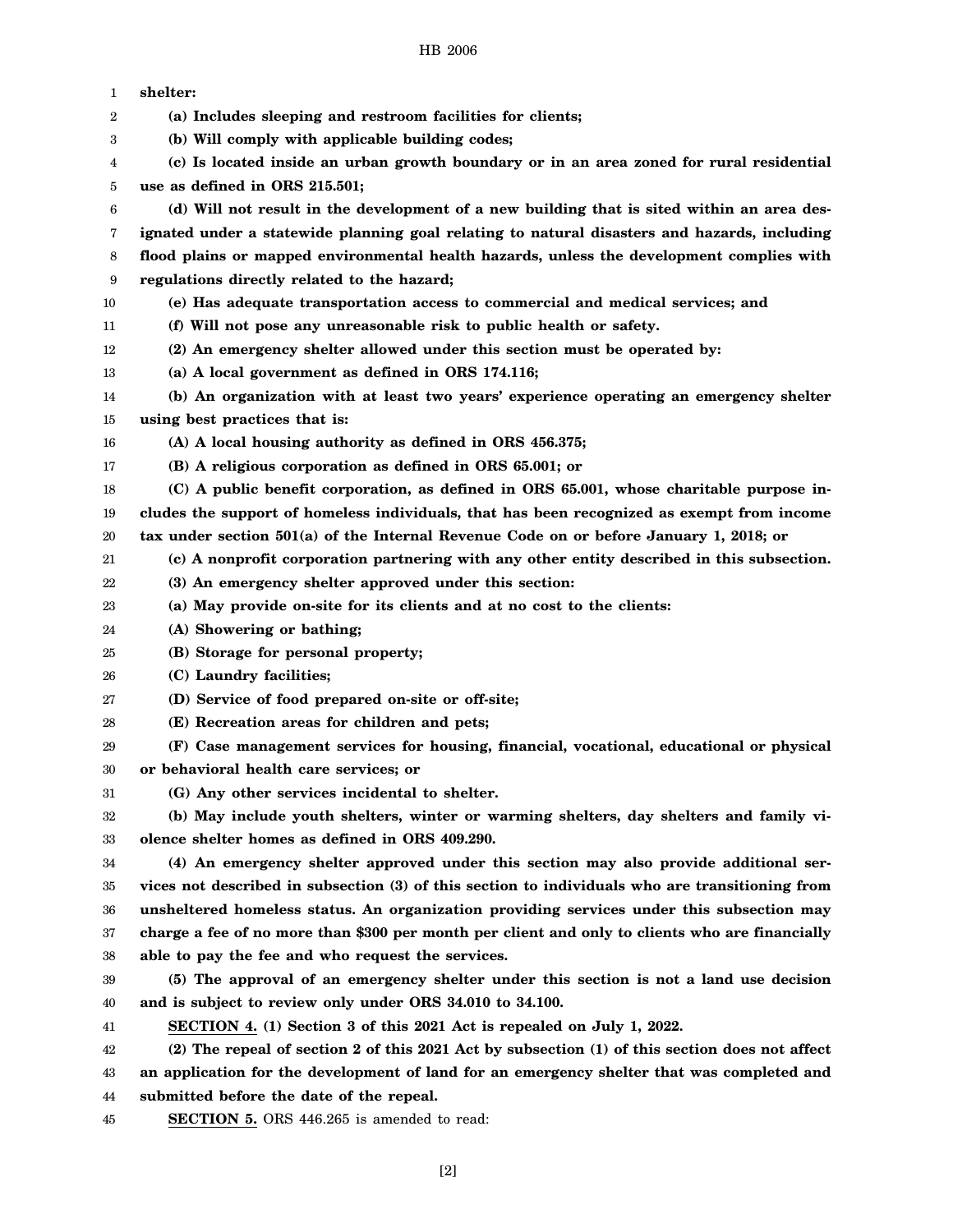#### HB 2006

1 2 3 4 5 6 446.265. (1) Inside an urban growth boundary, a local government may authorize the establishment of transitional housing accommodations used as individual living units by one or more individuals. Use of transitional housing accommodations is limited to [*persons*] **individuals** who lack permanent or safe shelter and who cannot be placed in other low income housing. A local government may limit the maximum amount of time that an individual or a family may use the accommodations.

7 8 9 10 11 12 13 14 15 (2) Transitional housing accommodations are intended to be used by individuals or families on a limited basis for seasonal, emergency or transitional housing purposes and may include yurts, huts, cabins, fabric structures, tents and similar accommodations**, as well as areas in parking lots or facilities for individuals or families to reside overnight in a motor vehicle, without regard to whether the motor vehicle was designed for use as temporary living quarters**. The transitional housing accommodations may provide parking facilities, walkways and access to water, toilet, shower, laundry, cooking, telephone or other services either through separate or shared facilities. The Oregon Health Authority may develop public health best practices for shared health and sanitation facilities for transitional housing accommodations.

16

20

27

(3) Transitional housing accommodations are not subject to ORS chapter 90.

17 18 19 (4) As used in this section, "yurt" means a round, domed tent of canvas or other weather resistant material, having a rigid framework, wooden floor, one or more windows or skylights and that may have plumbing, electrical service or heat.

**SECTION 6.** ORS 203.082 is amended to read:

21 22 23 203.082. (1) Any political subdivision in this state may allow churches, synagogues and similar religious institutions to offer overnight camping space on institution property to homeless [*persons*] **individuals** living in vehicles.

24 25 26 [*(2) In addition to any conditions or limitations imposed by a political subdivision, a religious institution located within the political subdivision and offering camping space described under subsection (1) of this section must:*]

[*(a) Limit camping space at the institution site to three or fewer vehicles at the same time; and*]

28 29 **(2) A political subdivision may impose reasonable conditions upon offering camping space under this section, including establishing a maximum number of vehicles allowed.**

30 31 32 [*(b)*] **(3) A religious institution offering camping space under this section shall also** provide campers with access to sanitary facilities, including [*but not limited to*] toilet, [*hand washing*] **handwashing** and trash disposal facilities.

33

**SECTION 7.** ORS 458.650 is amended to read:

34 35 36 37 38 39 458.650. (1) The Emergency Housing Account [*shall be*] **is** administered by the Housing and Community Services Department to assist homeless [*persons*] **individuals** and those [*persons*] **individuals** who are at risk of becoming homeless. An amount equal to 25 percent of moneys deposited in the account pursuant to ORS 294.187 is dedicated for expenditure for assistance to veterans who are homeless or at risk of becoming homeless. For purposes of this section, "account" means the Emergency Housing Account.

40 41 (2) The Oregon Housing Stability Council, with the advice of the Community Action Partnership of Oregon, shall develop policy for awarding grants to organizations that shall use the funds:

42 43 44 (a) To provide to low and very low income [*persons*] **individuals**, including but not limited to, [*persons*] **individuals** more than 65 years of age, persons with disabilities, farmworkers and Native Americans:

45 (A) Emergency shelters and attendant services;

[3]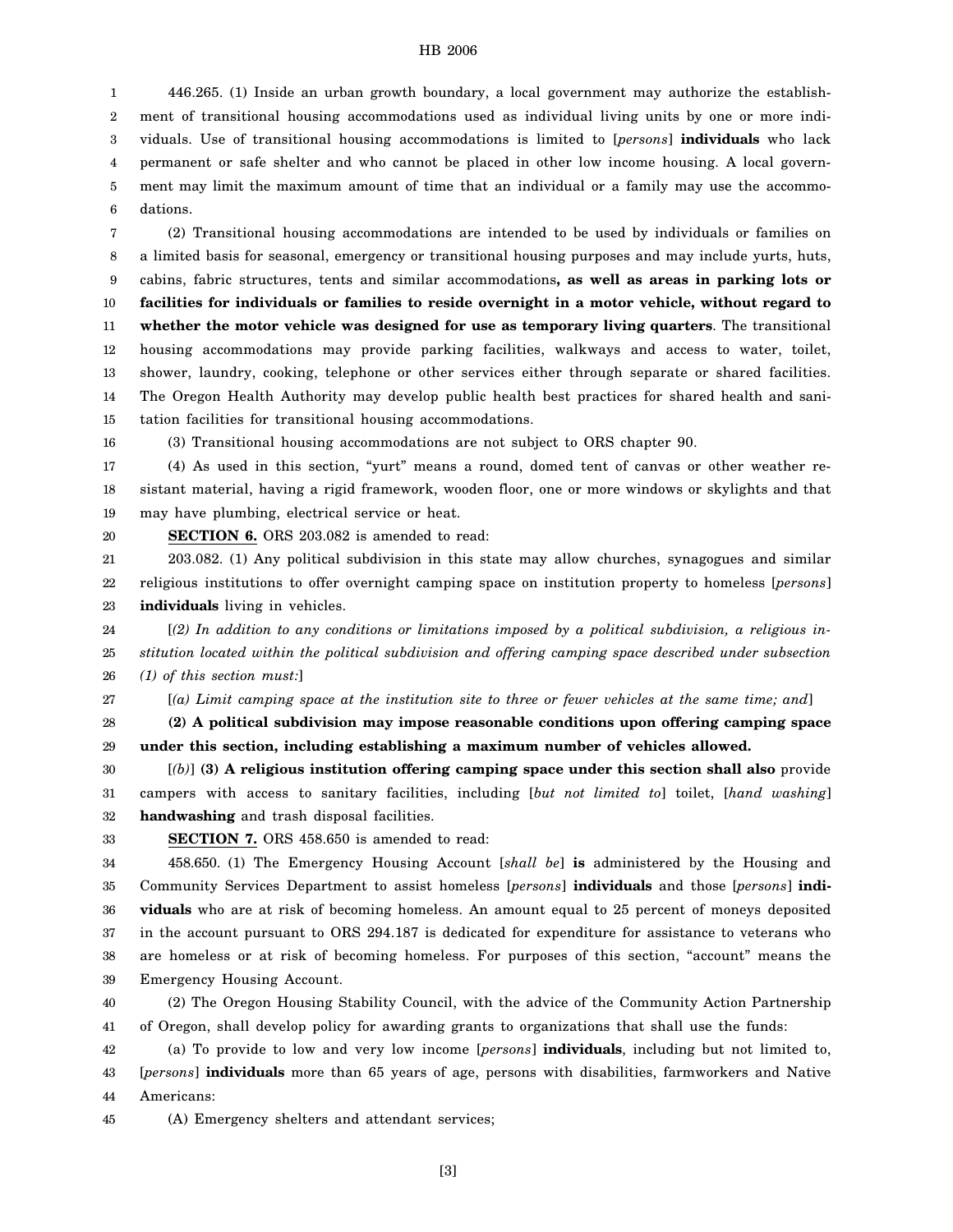#### HB 2006

1 2 (B) Transitional housing services designed to assist [*persons*] **individuals** to make the transition from homelessness to permanent housing and economic independence;

3 4 5 (C) Supportive housing services to enable [*persons*] **individuals** to continue living in their own homes or to provide in-home services for such [*persons*] **individuals** for whom suitable programs do not exist in their geographic area;

6 (D) Programs that provide emergency payment of home payments, rents or utilities; or

(E) Some or all of the needs described in subparagraphs (A) to (D) of this paragraph.

8 9 (b) To align with federal strategies and resources that are available to prevent and end homelessness.

10 11 12 (3)(a) The council shall require as a condition of awarding a grant that the organization demonstrate to the satisfaction of the council that the organization has the capacity to deliver any service proposed by the organization.

13 14 15 (b) Any funds granted under this section [*shall*] **may** not be used to replace existing funds. Funds granted under this section may be used to supplement existing funds. An organization may use funds to support existing programs or to establish new programs.

16 17 (c) The council, by policy, shall give preference in granting funds to those organizations that receive grants from the Housing Development Grant Program established under ORS 458.625.

18 (4) The department may expend funds from the account for**:**

7

19 20 **(a) The** administration of the account as provided for in the legislatively approved budget, as that term is defined in ORS 291.002, for the department.

21 22 23 **(b) The development of technical assistance and training resources for organizations developing and operating emergency shelters as defined in section 2 of this 2021 Act and transitional housing accommodations as described in ORS 446.265.**

24 25 **SECTION 8. Section 9 of this 2021 Act is added to and made a part of ORS 458.600 to 458.665.**

26 27 28 29 **SECTION 9. (1) As used in this section, "low-barrier emergency shelter" means an emergency shelter, as defined in section 2 of this 2021 Act, that follows established best practices to deliver shelter services that minimize barriers and increase access to individuals and families experiencing homelessness.**

30 31 **(2) The Housing and Community Services Department shall award grants and provide technical assistance to organizations to fund:**

32 33 **(a) The construction, purchase or lease of facilities to be used as low-barrier emergency shelters;**

34 35 **(b) The operation, use or staffing of low-barrier emergency shelters, including the costs to provide clients with access to the shelters;**

36 37 38 39 **(c) The development or use of amenities or facilities that provide no-cost services to individuals and families who are homeless, including restroom and hygiene facilities, laundry facilities, dining facilities, storage for personal property, meeting or gathering spaces and facilities providing case management services; or**

40 **(d) Rapid rehousing services and supports for individuals and families.**

41 42 **(3) In awarding grants and providing technical assistance under this section, the department shall:**

43 **(a) Ensure that funds are distributed among different regions of the state; and**

44 45 **(b) Prioritize funding areas of highest need as identified in the August 2019 Oregon Statewide Shelter Study.**